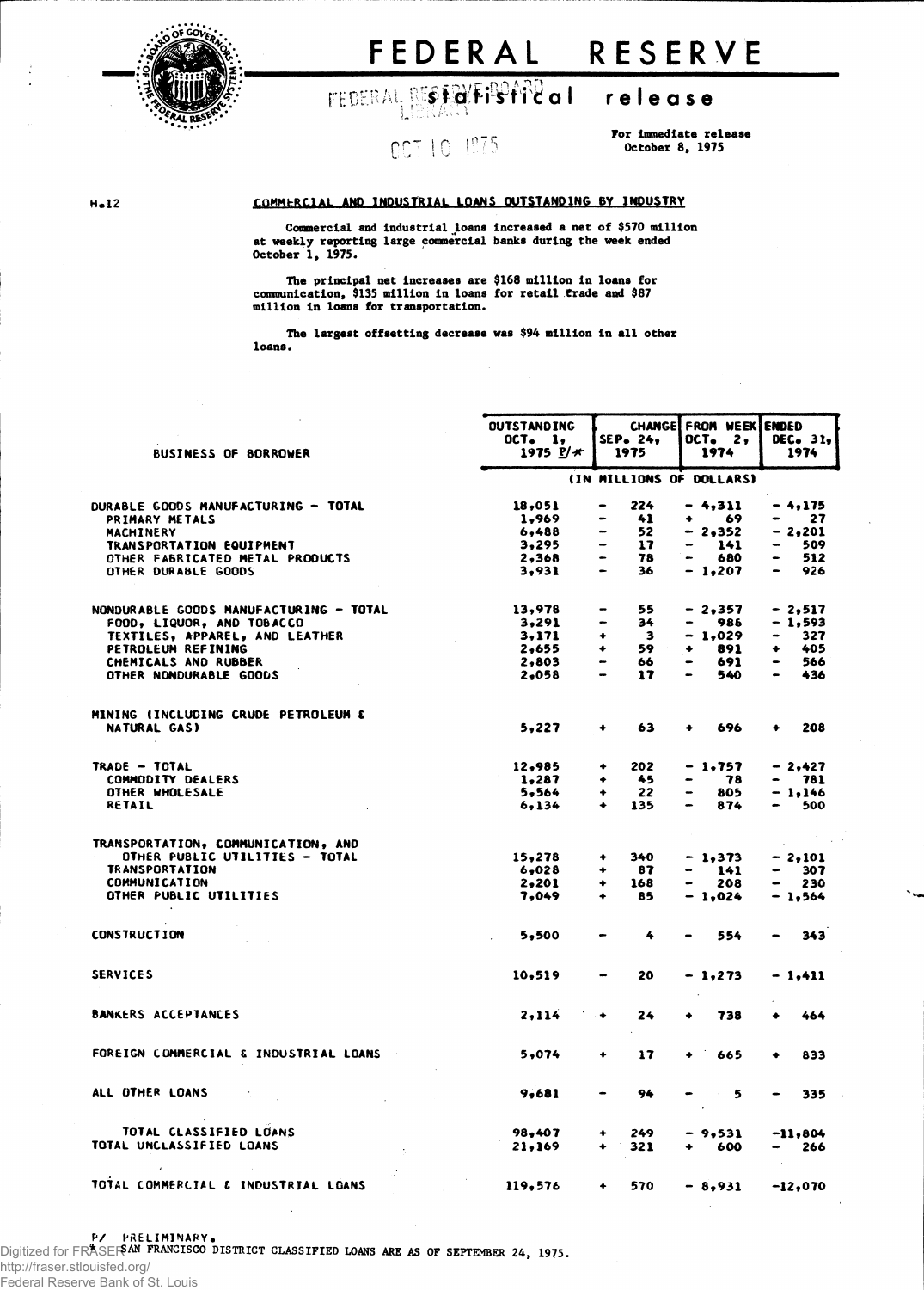#### H.12(A) COMMERCIAL AND INDUSTRIAL LOANS OUTSTANDING AT A SAMPLE OF WEEKLY REPORTING LARGE COMMERCIAL BANKS BY INDUSTRY AND FEDERAL RESERVE DISTRICT, WEEK ENDED OCT. 1, 1975 ( IN MILLIONS OF DOLLARS)

| BUSINESS OF BORROWER                       | <b>ALL</b><br>DISTRICTS | <b>BOSTON</b> | <b>NEW</b><br><b>YORK</b> | PHILA-<br>DELPHIA | CLEVE-<br><b>LAND</b> | RICHMOND ATLANTA CHICAGO | $\mathbf{P}$ |                 | ST.<br>LOUIS | MINNE-<br><b>APPOLIS</b> | <b>KANSAS</b><br><b>CITY</b> | <b>DALLAS</b> | $SAN P/*$<br><b>FRANCISCO</b> |
|--------------------------------------------|-------------------------|---------------|---------------------------|-------------------|-----------------------|--------------------------|--------------|-----------------|--------------|--------------------------|------------------------------|---------------|-------------------------------|
| DUR. GOODS MFG.-TOTAL                      | 18,051                  | 898           | 6,908                     | 862               | 1,562                 | 425                      | 441          | 3,794           | 302          | 207                      | 181                          | 360           | 2.111                         |
| PRIMARY METALS                             | 1,969                   | 61            | 830                       | 71                | 275                   | 74                       | 30           | 358             | 73           | 17                       | з                            | 33            | 144                           |
| MACHINERY                                  | 6,488                   | 436           | 2,568                     | 254               | 539                   | $\blacksquare$           | 89           | 1,449           | 78           | 62                       | 47                           | 123           | 732                           |
| TRANSPORTATION EQUIP.                      | 3,295                   | 81            | 1,466                     | 130               | 277                   | 41                       | 109          | 607             | 22           | 10                       | 21                           | 32            | 499                           |
| OTHER FAB. METAL PROD.                     | 2,368                   | 120           | 717                       | 163               | 235                   | 57                       | 76           | 594             | 62           | 42                       | 54                           | 64            | 184                           |
| OTHER DURABLE GOODS                        | 3,531                   | 200           | 1,327                     | 244               | 236                   | 142                      | 137          | 786             | 67           | 76                       | 56                           | 108           | 552                           |
| NONDUR. GOODS MFG.-TOTAL                   | 13,978                  | 626           | 6,652                     | 599               | 536                   | 554                      | 425          | 2,324           | 227          | 149                      | 170                          | 484           | 1,232                         |
| FOOD, LIQUOR, & TOBACCO                    | 3,291                   | 79            | 1,296                     | 109               | 77                    | 91                       | 108          | 763             | 50           | 72                       | 53                           | 42            | 551                           |
| TEX. APPAR., & LEATHER                     | 3,171                   | 282           | 1,488                     | 210               | 60                    | 313                      | 178          | 351             | 76           | 25                       | 12:                          | 38            | 138                           |
| PETROLEUM REFINING                         | 2,655                   | 27            | 1,443                     | 51                | 90                    | $\lambda$ 3              | 21           | 503             | 13           | 13                       | 62                           | 322           | 97                            |
| CHEMICALS & RUBBER                         | 2,803                   | 92            | 1,663                     | 72                | 149                   | 60                       | 40           | 394             | 44           | 4                        | 26                           | 31            | 228                           |
| OTHER NUNDURABLE GOODS                     | 2,058                   | 146           | 762                       | 157               | 160                   | 77                       | 78           | 313             | 44           | 35                       | $\mathbf{17}$                | 51            | 218                           |
| MINING (INCL. CRUDE                        |                         |               |                           |                   |                       |                          |              |                 |              |                          |                              |               |                               |
| PETROLEUM & NAT. GAS)                      | 5,227                   | 48            | 2,381                     | 75                | 245                   | 18                       | 144          | 769             | 25           | 13                       | 216                          | 748           | 545                           |
| TRADE-TOTAL                                | 12,985                  | 815           | 4,533                     | 661               | 649                   | 797                      | 606          | 1,713           | 417          | 240                      | 415                          | 440           | 1,699                         |
| COMMODITY DEALERS                          | 1,287                   | 29            | 698                       | 58                | $\overline{7}$        | 82                       | 39           | 57              | 92           | 48                       | 30                           | 54            | 93                            |
| OTHER WHOLESALE                            | 5,564                   | 401           | 2,124                     | 223               | 252                   | 308                      | 275          | 766             | 134          | 71                       | 166                          | 201           | 643                           |
| RETAIL                                     | 6,134                   | 385           | 1,711                     | 380               | 390                   | 407                      | 292          | 890             | 191          | 121                      | 219                          | 185           | 963                           |
| TRANSP., COMMUN., &                        |                         |               |                           |                   |                       |                          |              |                 |              |                          |                              |               |                               |
| OTHER PUB. UTILITIES                       | 15,278                  | 639           | 8,121                     | 563               | 687                   | 389                      | 452          | 2, 345          | 292          | 110                      | 155                          | 371           | 1,154                         |
| <b>TRANSPORTATION</b>                      | 6,028                   | 223           | 2,738                     | 234               | 222                   | 167                      | 280          | 966             | 203          | 67                       | 86                           | 158           | 682                           |
| <b>COMMUNICATION</b>                       | 2,201                   | 141           | 853                       | 86                | 98                    | 157                      | 41           | 407             | 44           | -9                       | 38                           | 81            | 246                           |
| OTHER PUBLIC UTILITIES                     | 7,049                   | 275           | 4,530                     | 243               | 367                   | 65                       | 131          | 972             | 45           | 34                       | 29                           | 132           | 226                           |
| <b>CONSTRUCTION</b>                        | 5,500                   | 132           | 1,312                     | 219               | 338                   | 529                      | 342          | 1.024           | 114          | 146                      | 121                          | 514           | 709                           |
| <b>SERVICES</b>                            | 10,519                  | 540           | 3,235                     | 1.096             | 584                   | 434                      | 533          | 1,209           | 305          | 234                      | 287                          | 577           | 1,485                         |
| <b>ACCEPTANCES</b><br><b>BANKERS</b>       | 2,114                   | 34            | 714                       | 118               | 63                    | 114                      | 31           | 344             | 20           | $\blacksquare$           | 9                            | 35            | 632                           |
| FOR. COML. & IND. LOANS                    | 5,074                   | 190           | 2,411                     | 95                | 456                   | 79                       | 84           | 590             | 106          | 12                       | ۰                            | 276           | 769                           |
| ALL OTHER LOANS                            | 9,681                   | 105           | 3,576                     | 60                | 669                   | 496                      | 258          | 1,239           | 244          | 93                       | 70                           | 481           | 2,390                         |
| TOTAL CLASS. LOANS<br>TOTAL UNCLASS. LOANS | 98,407<br>21,169        | 4,027<br>688  | 39,843<br>2,292           | 4,348<br>597      | 5,789<br>1,113        | 3,835<br>1,087           | 3,316<br>966 | 15,351<br>2,357 | 2,052<br>384 | 1,204<br>73              | 1,630<br>505                 | 4,286<br>859  | 12,726<br>10,248              |
| TOTAL COML. & IND. LOANS                   | 119,576                 | 4,715         | 42,135                    | 4.945             | 6,902                 | 4,922                    |              | $4,282$ 17,708  | 2,436        | 1,277                    | 2,135                        |               | $5,145$ 22,974                |

**San Co** 

#### P/ PRELIMINARY. FINAL TOTAL WILL APPEAR IN THE F. R. BULLETIN.

SAN FRANCISCO DISTRICT FINAL FIGURES APPEAR IN A RELEASE OF THAT RESERVE BANK.

\* CLASSIFIED LOANS ARB AS OF SEPTEMBER 24, 1975.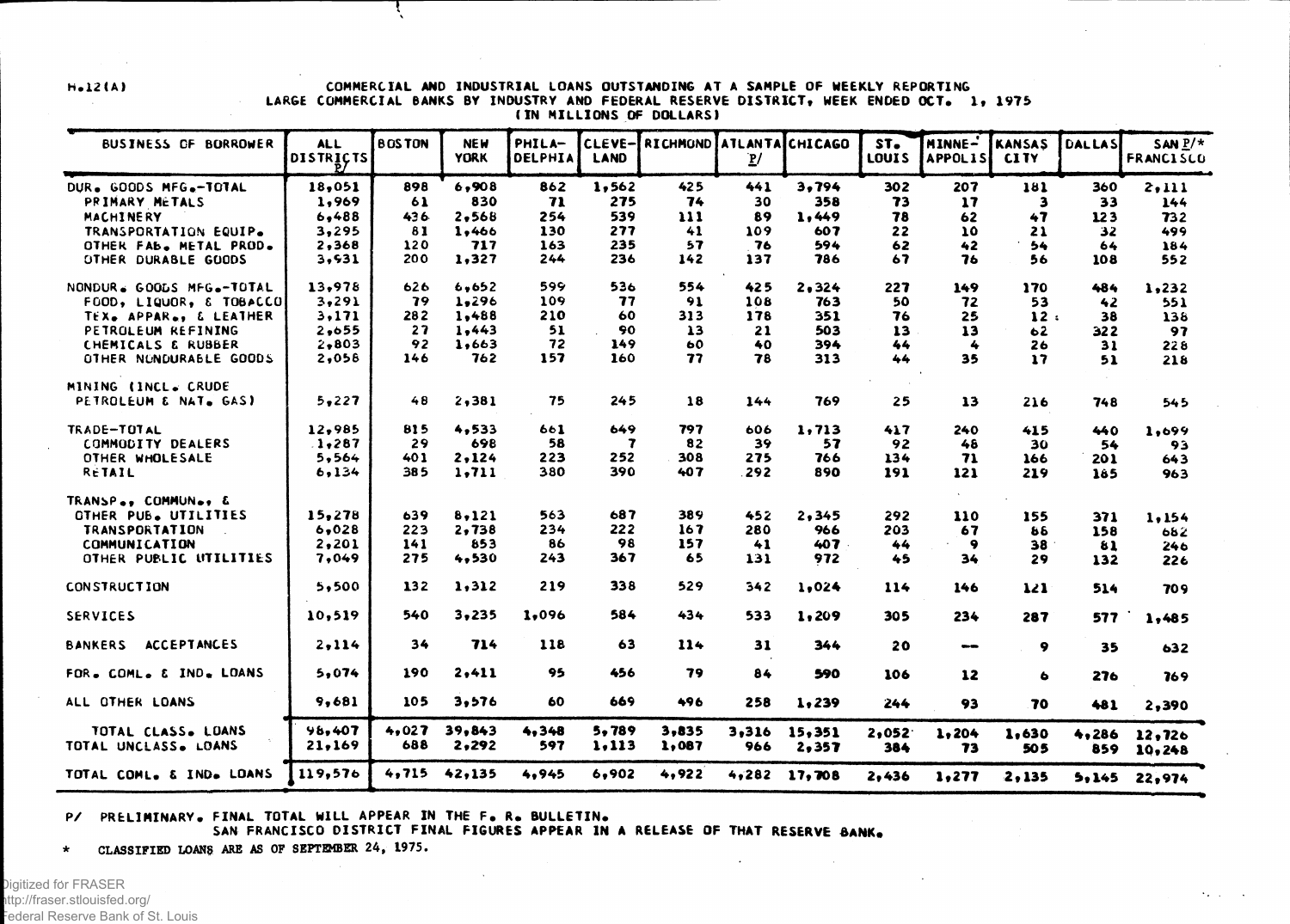## H.12CB) COMMERCIAL AND INDUSTRIAL TERM LOANS OUTSTANDING BY INDUSTRY

Total commercial and industrial term loans were \$47,756 million as of September 24, 1975. This was an increase of \$1,161 million over the comparable data a year ago, and an increase of \$361 million from the last Wednesday In August.

The principal net changes were \$141 million in loans for services, \$78 million in loans for petroleum refining, and \$68 million in foreign commercial and industrial loans.

The total of all business term loans on September 24 represents 49 percent of business outstanding at large commercial banks in the series.

|                                        | PERCENT OF        | TERM LOANS  |                                     | CHANGE FROM MONTH ENDED         |                                     |  |
|----------------------------------------|-------------------|-------------|-------------------------------------|---------------------------------|-------------------------------------|--|
|                                        | TOTAL BUSI-       | $SEP$ . 24, | AUG. 27.                            | SEP. 25.                        | DEC. 31,                            |  |
| <b>BUSINESS OF BORROWER</b>            | <b>NESS LOANS</b> | 1975        | 1975                                | 1974                            | 1974                                |  |
|                                        | (3)               |             | (IN MILLIONS OF DOLLARS)            |                                 |                                     |  |
| DURABLE GOODS MANUFACTURING - TOTAL    | 55                | 10,048      | 55<br>$\bullet$                     | ۰<br>83                         | 635<br>$\qquad \qquad$              |  |
| PRIMARY METALS                         | 67                | 1,338       | 52<br>۰                             | 207<br>۰                        | 130<br>٠                            |  |
| MACHINERY                              | 57                | 3,737       | .88<br>$\qquad \qquad \blacksquare$ | 171<br>-                        | $\qquad \qquad \blacksquare$<br>420 |  |
| TRANSPORTATION EQUIPMENT               | 51                | 1,693       | 29                                  | 148<br>۰                        | 10<br>۰                             |  |
| OTHER FABRICATED METAL PRODUCTS        | 52                | 1,268       | 40<br>٠                             | 203<br>۰                        | 72<br>$\ddotmark$                   |  |
| OTHER DURABLE GOODS                    | 51                | 2,012       | 30<br>$\overline{\phantom{0}}$      | 304                             | 427<br>$\bullet$ .                  |  |
| NONDURABLE GOODS MANUFACTURING - TOTAL | 52                | 7,262       | 167<br>٠                            | 364<br>۰                        | 296                                 |  |
| FOOD, LIQUOR, AND TOBACCO              | 44                | 1,471       | ٠<br>10                             | 174<br>$\bullet$                | 288<br>$\qquad \qquad \blacksquare$ |  |
| TEXTILES, APPAREL, AND LEATHER         | 35                | 1,103       | 26<br>۰                             | 47                              | 41                                  |  |
| <b>PETROLEUM REFINING</b>              | 76                | 1,967       | 78<br>۰                             | 870<br>٠                        | 449<br>۰                            |  |
| CHEMICALS AND RUBBER                   | 58                | 1,665       | 20<br>٠                             | 117                             | $\bullet$<br>217                    |  |
| OTHER NONDURABLE GOODS                 | 51                | 1,056       | 33<br>$\ddotmark$                   | 168                             | 199<br>$\bullet$                    |  |
| MINING (INCLUDING CRUDE PETROLEUM &    |                   |             | $\mathcal{L}^{\mathcal{L}}$         |                                 |                                     |  |
| <b>NATURAL GAS)</b>                    | 74                | 3.847       | 93<br>۰                             | 512<br>٠                        | 150<br>۰                            |  |
| TRADE - TOTAL                          | 28                | 3,593       | 65                                  | 523                             | 649                                 |  |
| <b>COMMODITY DEALERS</b>               | 12                | 150         | $\overline{2}$<br>۰                 | $\mathbf{11}$<br>٠              | 5                                   |  |
| OTHER WHOLESALE                        | 24                | 1,319       | 52                                  | 128<br>$\overline{\phantom{m}}$ | 171<br>$\bullet$                    |  |
| <b>RETAIL</b>                          | 35                | 2,124       | 15                                  | 406                             | 473                                 |  |
| TRANSPORTATION, COMMUNICATION, AND     |                   |             |                                     |                                 |                                     |  |
| OTHER PUBLIC UTILITIES - TOTAL         | 64                | 9,489       | 33<br>٠                             | 397<br>۰                        | 148                                 |  |
| <b>TRANSPORTATION</b>                  | 74                | 4,391       | 14                                  | 33<br>۰                         | 168                                 |  |
| COMMUNICATION                          | 56                | 1,132       | 17<br>-                             | 66<br>٠                         | 13<br>٠                             |  |
| OTHER PUBLIC UTILITIES                 | 57                | 3,966       | ٠<br>64                             | 298                             | $\overline{\mathbf{r}}$<br>۰        |  |
| <b>CONSTRUCTION</b><br>$\cdot$         | 43                | 2,359       | 8                                   | 56<br>۰                         | 34                                  |  |
| <b>SERVICES</b>                        | 49                | 5,151       | 141<br>۰                            | 227                             | 409<br>$\bullet$                    |  |
|                                        |                   |             |                                     |                                 |                                     |  |
| FOREIGN COMMERCIAL & INDUSTRIAL LOANS  | 55                | 2,763       | 68<br>$\ddotmark$                   | 362<br>۰                        | 306                                 |  |
| ALL OTHER LOANS                        | 33                | 3,244       | 13<br>$\blacksquare$                | 137<br>۰                        | 35                                  |  |
| TOTAL TERM LOANS OUTSTANDING           | 49                | 47,756      | 361<br>$\bullet$                    | $+ 1.161$                       | $-1,612$                            |  |

Digitized for FRASER http://fraser.stlouisfed.org/ Federal Reserve Bank of St. Louis